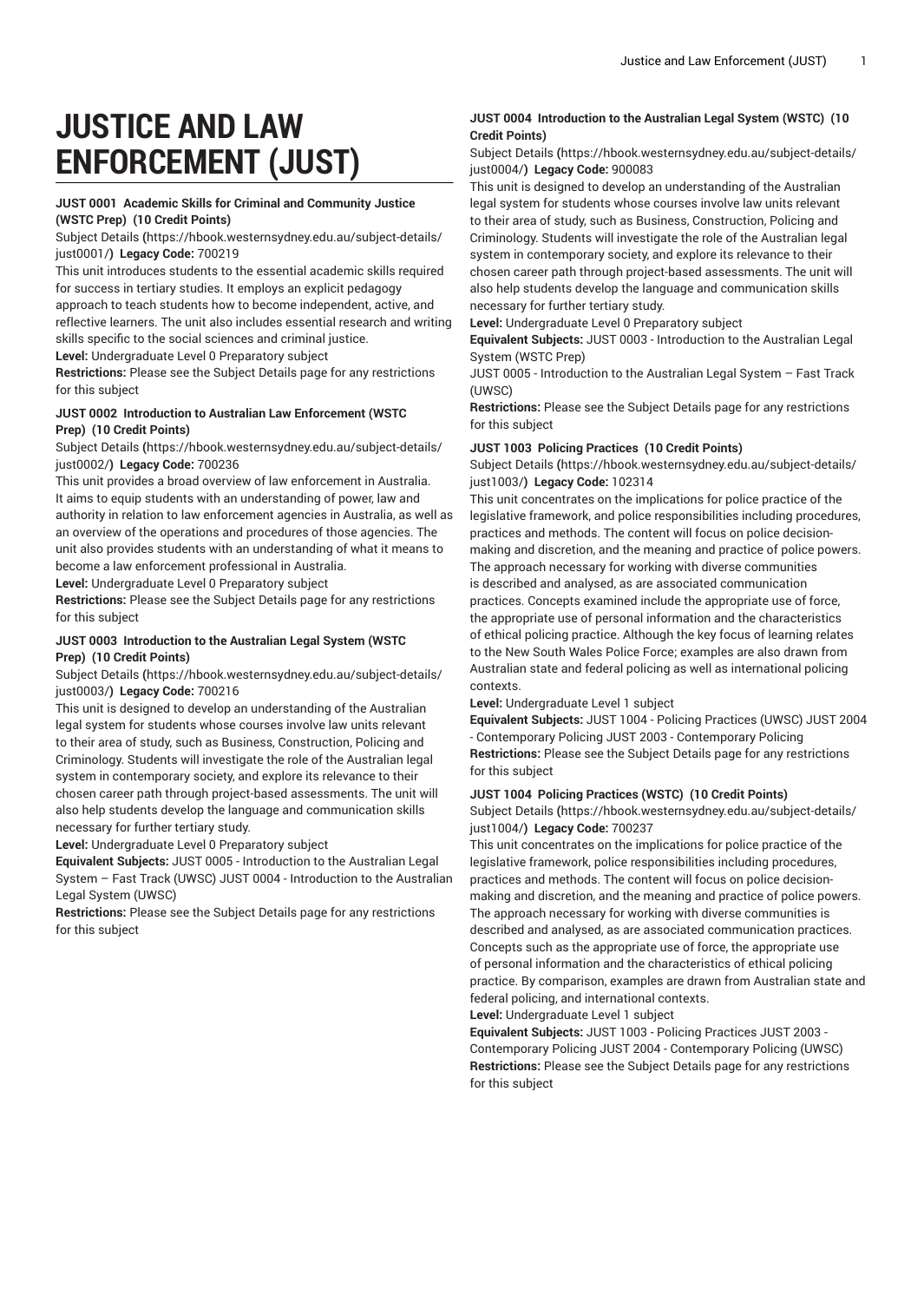## **JUST 1005 Policing Practices (Block) (10 Credit Points)**

[Subject Details](https://hbook.westernsydney.edu.au/subject-details/just1005/) **(**[https://hbook.westernsydney.edu.au/subject-details/](https://hbook.westernsydney.edu.au/subject-details/just1005/) [just1005/](https://hbook.westernsydney.edu.au/subject-details/just1005/)**)**

This subject concentrates on the implications for police practice of the legislative framework, police responsibilities including procedures, practices and methods. The content will focus on police decisionmaking and discretion, and the meaning and practice of police powers. The approach necessary for working with diverse communities is described and analysed, as are associated communication practices. Concepts such as the appropriate use of force, the appropriate use of personal information and the characteristics of ethical policing practice. By comparison, examples are drawn from Australian state and federal policing, and international contexts.

**Level:** Undergraduate Level 1 subject **Equivalent Subjects:** JUST 1003 Policing Practices

JUST 2003 Contemporary Policing

JUST 2004 Contemporary Policing (UWSC)

JUST 1004 Policing Practices (UWSC)

**Restrictions:** Please see the Subject Details page for any restrictions for this subject

## **JUST 2007 Human Rights, Human Services and the Law (Block Mode) (10 Credit Points)**

[Subject Details](https://hbook.westernsydney.edu.au/subject-details/just2007/) **(**[https://hbook.westernsydney.edu.au/subject-details/](https://hbook.westernsydney.edu.au/subject-details/just2007/) [just2007/](https://hbook.westernsydney.edu.au/subject-details/just2007/)**) Legacy Code:** 101772

This unit aims to provide knowledge of human rights issues and laws which are particularly relevant to social workers and community welfare workers. It provides an opportunity for students to reflect upon the powers, responsibilities and obligations in their professional roles and acquire skills to promote justice for disadvantaged individuals and groups through advocacy and law reform.

**Level:** Undergraduate Level 2 subject

**Equivalent Subjects:** LGYA 7655 - Human Rights Human Services and the Law (AREPMetro) WELF 2008 - Human Rights Human Services and the Law

**Restrictions:** Please see the Subject Details page for any restrictions for this subject

# **JUST 2008 Land Law (10 Credit Points)**

[Subject Details](https://hbook.westernsydney.edu.au/subject-details/just2008/) **(**[https://hbook.westernsydney.edu.au/subject-details/](https://hbook.westernsydney.edu.au/subject-details/just2008/) [just2008/](https://hbook.westernsydney.edu.au/subject-details/just2008/)**) Legacy Code:** 200599

Land Law seeks to give students an understanding and appreciation of the main legal concepts concerning property and interests in land, and of some of the technical rules used in land law, in a way which will be relevant to students development as property professionals. Students who successfully complete this unit will be familiar with and understand the main concepts of land law, be able to relate these concepts one to the other and to the practice of the property profession, and be familiar with the legal terminology relating to these concepts.

**Level:** Undergraduate Level 2 subject

**Equivalent Subjects:** LGYB 9941 - Land Law

**Restrictions:** Please see the Subject Details page for any restrictions for this subject

# **JUST 2011 Law of Commercial Obligations (10 Credit Points)**

[Subject Details](https://hbook.westernsydney.edu.au/subject-details/just2011/) **(**[https://hbook.westernsydney.edu.au/subject-details/](https://hbook.westernsydney.edu.au/subject-details/just2011/) [just2011/](https://hbook.westernsydney.edu.au/subject-details/just2011/)**) Legacy Code:** 200554

This unit introduces students to the Australian laws governing transactions involving the transfer, registration and use of property. Focusing on commercial applications students will consider laws governing real, intellectual and personal property including topics such as registration requirements under the Torrens title system and the Personal Property Securities Act (PPSA) as well as enforceability and alienation of proprietary interests, leases and deeds, and subsidiary interests such as covenants and easements.

**Level:** Undergraduate Level 2 subject

#### **Pre-requisite(s):** LAWS 1001

**Restrictions:** Please see the Subject Details page for any restrictions for this subject

#### **JUST 2013 Mediation (10 Credit Points)**

[Subject Details](https://hbook.westernsydney.edu.au/subject-details/just2013/) **(**[https://hbook.westernsydney.edu.au/subject-details/](https://hbook.westernsydney.edu.au/subject-details/just2013/) [just2013/](https://hbook.westernsydney.edu.au/subject-details/just2013/)**) Legacy Code:** 200294

This unit will examine the theory and practice of mediation, specifically in the context of the Australian legal system. It builds upon the more general introduction given in the unit Alternative Dispute Resolution (which is a prerequisite for this course). This unit will assume that students have read the textbook for Alternative Dispute Resolution. This unit is experientially based, and students will be expected to participate in discussions, exercises and role-plays. The theory and practice of mediation will be critically considered, as will the social and legal contexts within which mediation is practised. The unit is presented with a multi-disciplinary, analytical and practical approach. Given the very broad range of areas within which mediation can be applied, students will be able to focus on an area or areas of particular personal or professional interest to them (for example, mediation of commercial disputes, mediation under anti-discrimination or family law). This unit is intended to be an introduction to the practice of mediation.

**Level:** Undergraduate Level 2 subject

**Pre-requisite(s):** LAWS 2001

**Restrictions:** Please see the Subject Details page for any restrictions for this subject

#### **JUST 2020 Criminal Law for Policing (10 Credit Points)**

[Subject Details](https://hbook.westernsydney.edu.au/subject-details/just2020/) **(**[https://hbook.westernsydney.edu.au/subject-details/](https://hbook.westernsydney.edu.au/subject-details/just2020/) [just2020/](https://hbook.westernsydney.edu.au/subject-details/just2020/)**) Legacy Code:** 102690

Knowledge of the criminal law is useful to state and federal police forces, government and private organisations, military police, private investigators, anti-corruption agencies, and in industries such as banking and insurance. All have a vested interest in preventing, detecting and investigating breaches of the criminal law through a policy framework. This unit introduces students to the common criminal offences encountered by police officers, with a focus on those investigating breaches of the criminal law rather than those prosecuting or defending. Common elements of Australian (particularly NSW legislation) and international jurisdictions and Commonwealth legislation are covered.

**Level:** Undergraduate Level 2 subject

**Incompatible Subjects:** CULT 2006 - Evidence Investigations and Police Intelligence

**Restrictions:** Please see the Subject Details page for any restrictions for this subject

# **JUST 3001 Advanced Standing for ADPP (Charles Sturt University) 380 (80 Credit Points)**

[Subject Details](https://hbook.westernsydney.edu.au/subject-details/just3001/) **(**[https://hbook.westernsydney.edu.au/subject-details/](https://hbook.westernsydney.edu.au/subject-details/just3001/) [just3001/](https://hbook.westernsydney.edu.au/subject-details/just3001/)**) Legacy Code:** 102540

**Level:** Undergraduate Level 3 subject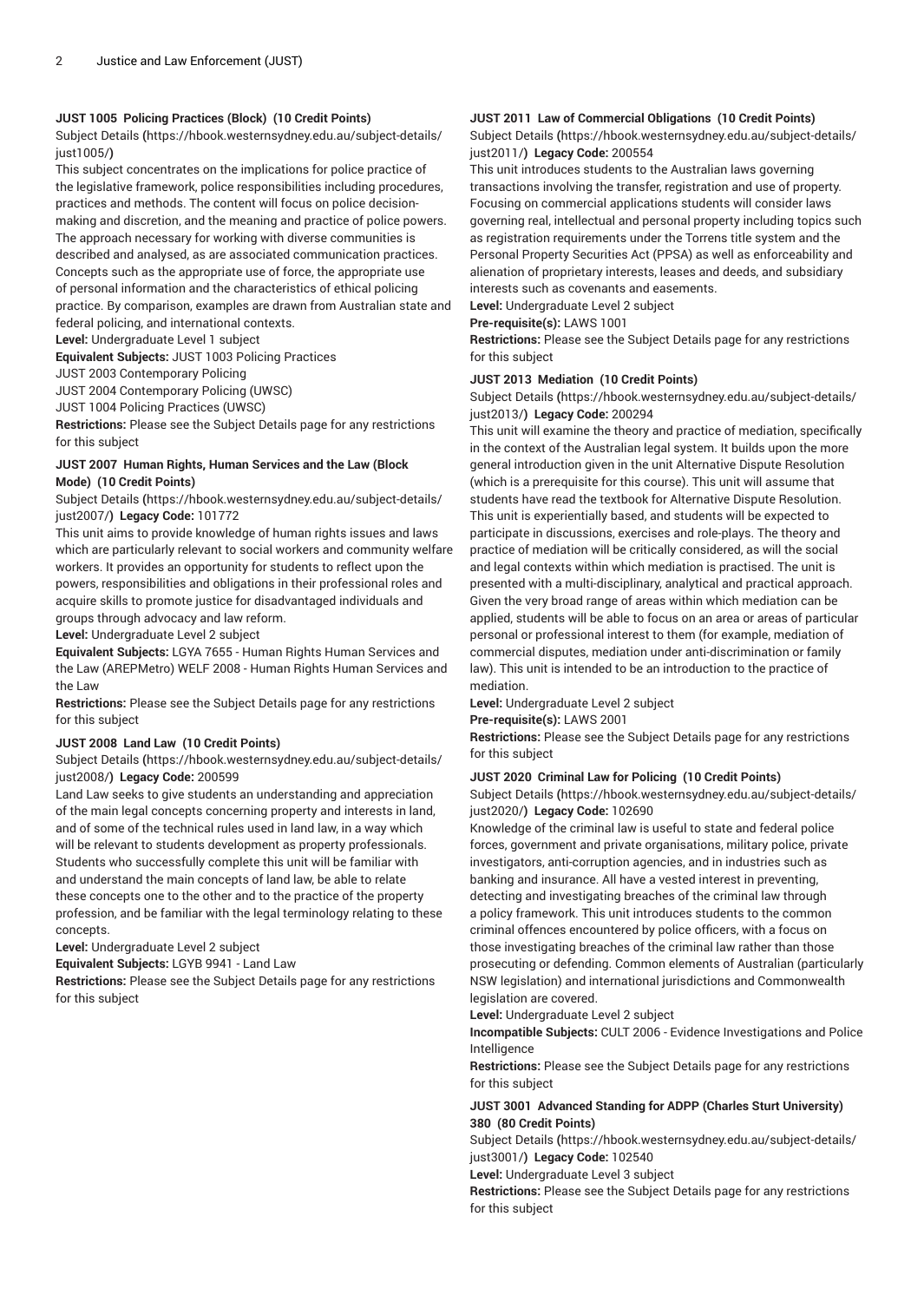# **JUST 3002 Assessment and Treatment of Offenders (10 Credit Points)**

#### [Subject Details](https://hbook.westernsydney.edu.au/subject-details/just3002/) **(**[https://hbook.westernsydney.edu.au/subject-details/](https://hbook.westernsydney.edu.au/subject-details/just3002/) [just3002/](https://hbook.westernsydney.edu.au/subject-details/just3002/)**) Legacy Code:** 102068

This unit will take an authoritative overview and analysis of issues of assessment, and treatment of offenders, in particular those considered to be high-risk offenders. It will take particular account of policy and legislative issues and developments at an international level and address wider issues of risk and the high-risk offender in the context of the risk society. The unit will also question the relationship between the assessment, treatment and management of such offenders, and consider who is appropriate to involve in this process. The unit will take a multi-disciplinary approach to the assessment, treatment and management of violent and sexual offenders in particular, and extend its coverage to include the issue of stalking. Issues around diversity will be considered throughout.

**Level:** Undergraduate Level 3 subject

**Restrictions:** Please see the Subject Details page for any restrictions for this subject

# **JUST 3003 Building Law (10 Credit Points)**

[Subject Details](https://hbook.westernsydney.edu.au/subject-details/just3003/) **(**[https://hbook.westernsydney.edu.au/subject-details/](https://hbook.westernsydney.edu.au/subject-details/just3003/) [just3003/](https://hbook.westernsydney.edu.au/subject-details/just3003/)**) Legacy Code:** 200292

This unit is designed to provide students with a good understanding of the law and dispute resolution mechanisms that regulate the conduct of the building industry and building practices e.g. Occupational health and safety, contract law, workers compensation, awareness of industrial relations and dispute resolution.

**Level:** Undergraduate Level 3 subject

**Equivalent Subjects:** LGYB 9948 - Building Law 2

**Restrictions:** Please see the Subject Details page for any restrictions for this subject

#### **JUST 3006 Governance in Policing (10 Credit Points)**

[Subject Details](https://hbook.westernsydney.edu.au/subject-details/just3006/) **(**[https://hbook.westernsydney.edu.au/subject-details/](https://hbook.westernsydney.edu.au/subject-details/just3006/) [just3006/](https://hbook.westernsydney.edu.au/subject-details/just3006/)**) Legacy Code:** 102169

In this unit students examine the nature and function of governance and accountability processes within policing and the broader private security industry. There is a focus on the commitment by governments to practices at an individual and organisational level that are based on accountability, contestability and continuous improvement. Issues such as human rights, ethics in policing, conflicts of interest, misconduct, and corruption and criminality within policing and related industries, are explored; and relevant explanatory theories are examined. Different models and levels of governance and accountability in Australia are also explored, as are the roles of professional standards units within police forces, external accountability agencies such as police integrity commissions, the ombudsman, and crime and misconduct agencies . These are compared with other approaches worldwide. Throughout the unit extensive use will be made of case studies and problem based learning where students will be invited to propose solutions to real world problems.

**Level:** Undergraduate Level 3 subject **Pre-requisite(s):** CULT 3017 AND CULT 2006 OR

CULT 2016

**Restrictions:** Please see the Subject Details page for any restrictions for this subject

# **JUST 3008 Independent Study (Law) (10 Credit Points)**

[Subject Details](https://hbook.westernsydney.edu.au/subject-details/just3008/) **(**[https://hbook.westernsydney.edu.au/subject-details/](https://hbook.westernsydney.edu.au/subject-details/just3008/) [just3008/](https://hbook.westernsydney.edu.au/subject-details/just3008/)**) Legacy Code:** 200704

This unit will result in the writing of a research paper of 5,000 words on an approved topic in law. It is anticipated that the unit will be used in appropriate situations such as where the Law School has a Visiting Professor who is prepared to supervise independent study in an area related to their expertise. The intent is that the areas researched will focus principally on those areas identified by the Schools in its Research Strategy. These include (i) international and trans-national governance, (ii) elder law, (iii) law and medicine, (iv) revenue law and (v) professional services law.

**Level:** Undergraduate Level 3 subject

**Restrictions:** Please see the Subject Details page for any restrictions for this subject

# **JUST 3009 Information Systems Ethics and Law (10 Credit Points)** [Subject Details](https://hbook.westernsydney.edu.au/subject-details/just3009/) **(**[https://hbook.westernsydney.edu.au/subject-details/](https://hbook.westernsydney.edu.au/subject-details/just3009/) [just3009/](https://hbook.westernsydney.edu.au/subject-details/just3009/)**) Legacy Code:** CP308A

This unit aims to provide students with an appreciation of the ethical and legal issues surrounding the use of information systems, particularly the internet. It examines the regulatory framework to facilitate an understanding of the legal boundaries within which ecommerce may operate. Matters including the abuse of computers, the privacy of computerised data and electronic communications are critically analysed to reveal a variety of issues which are legally significant.

**Level:** Undergraduate Level 3 subject

**Restrictions:** Please see the Subject Details page for any restrictions for this subject

## **JUST 3011 Issues in the Criminal Justice System (10 Credit Points)** [Subject Details](https://hbook.westernsydney.edu.au/subject-details/just3011/) **(**[https://hbook.westernsydney.edu.au/subject-details/](https://hbook.westernsydney.edu.au/subject-details/just3011/) [just3011/](https://hbook.westernsydney.edu.au/subject-details/just3011/)**) Legacy Code:** 200701

This unit introduces candidates to the criminal justice system through an examination of justifications for punishment and the policy and practice of various criminal justice agencies. Attention is paid to the significance of race, class and gender, and how these variables impact upon justice within the criminal justice system. Where possible, visits to criminal justice agencies and a prison are organised, and practitioners are invited to seminars to enable candidates to gain a more practical understanding of the criminal justice system. **Level:** Undergraduate Level 3 subject

**Pre-requisite(s):** LAWS 2004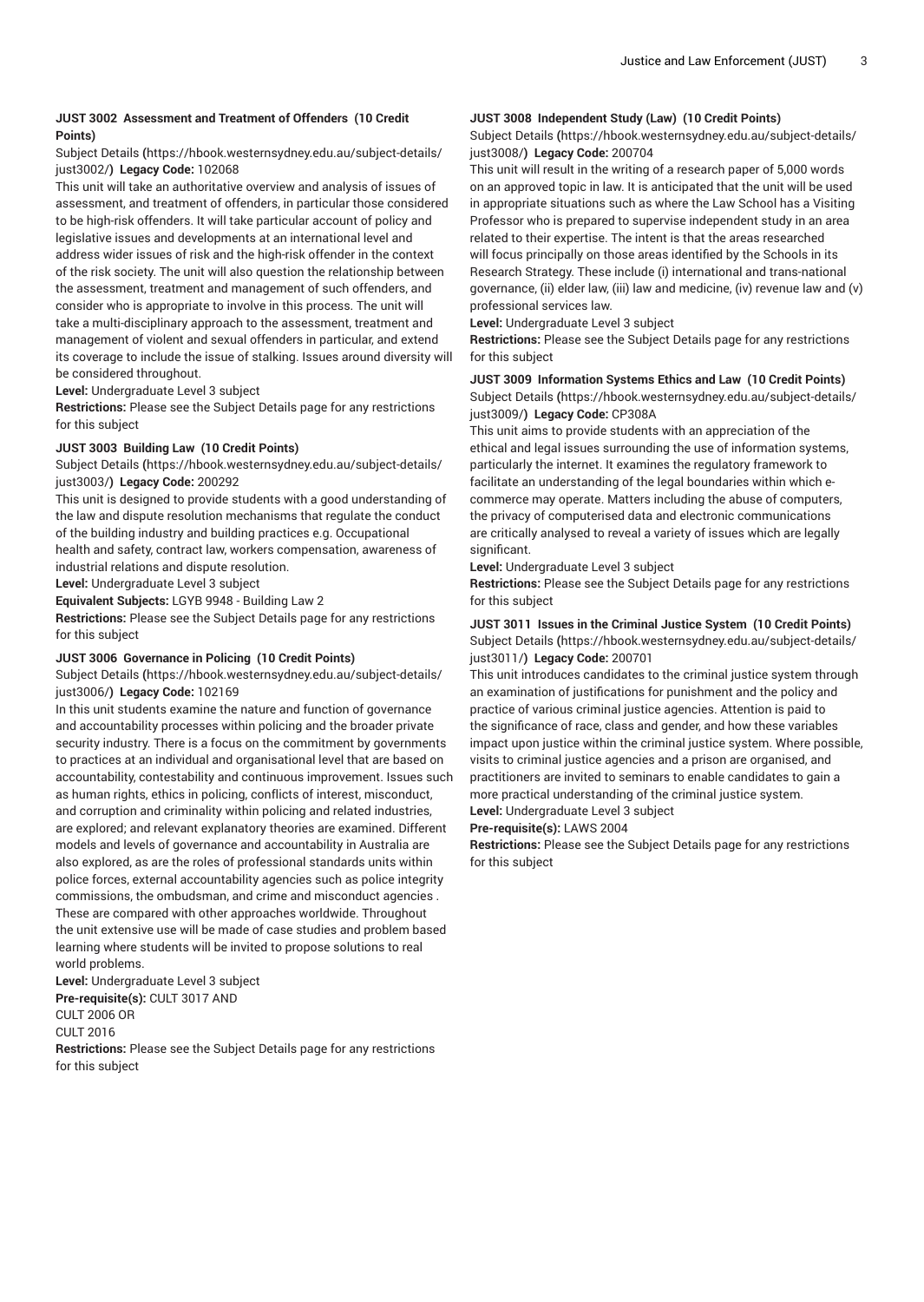# **JUST 3012 Policing Leaders Internship (10 Credit Points)**

[Subject Details](https://hbook.westernsydney.edu.au/subject-details/just3012/) **(**[https://hbook.westernsydney.edu.au/subject-details/](https://hbook.westernsydney.edu.au/subject-details/just3012/) [just3012/](https://hbook.westernsydney.edu.au/subject-details/just3012/)**) Legacy Code:** 101969

The Policing Leaders Internship offers work experience to students enrolled in the Bachelor of Policing (Leadership) and Bachelor of Policing degrees within the School of Social Sciences. Internships can take place in a range of policing organisations such as the NSW Police Force, Police Association of NSW, and other member organisations of the Police Federation of Australia. Internship placements will require students to utilise a range of social science skills obtained throughout the Bachelor of Policing (Leadership) and Bachelor of Policing degree programs. This practical work schedule is supported by a reading program that examines different approaches to the study of policing organisations (their structures, functions and policies) and links these issues to the internship experience. The internship provides work at a host organisation for fourteen full days, totalling 105 hours. Typically, this internship component will be realised as one day per week for fourteen weeks, however an alternative spread of work may be agreed between the organisation, the student, and the unit coordinator. The unit is only offered in the Spring session of Level 3, and is worth 10 units of credit, which will be recorded as an elective on your degree transcript. There is only one lecture for this unit.

**Level:** Undergraduate Level 3 subject **Co-requisite(s):** JUST 3006 AND

CULT 3001

**Restrictions:** Please see the Subject Details page for any restrictions for this subject

#### **JUST 3014 Creating Criminal Justice Solutions (10 Credit Points)**

[Subject Details](https://hbook.westernsydney.edu.au/subject-details/just3014/) **(**[https://hbook.westernsydney.edu.au/subject-details/](https://hbook.westernsydney.edu.au/subject-details/just3014/) [just3014/](https://hbook.westernsydney.edu.au/subject-details/just3014/)**) Legacy Code:** 102713

In this unit, students will consider some of the contemporary issues faced by the criminal justice system and the possible solutions to these real world problems. Using knowledge and skills drawn from their experience and study in their degree, students will be required to explore a critical policing or criminal justice issue and develop potential solutions. The unit aims to develop skills in problem analysis and managing the practical constraints faced by social scientists working in applied criminal justice and policing settings. Students will identify a critical issue (such as policing domestic violence, police engagement with CALD youth, criminal justice responses to cybercrimes), which they will explore individually and in groups throughout the semester. Students will become familiar with and learn to apply the policy/ practice development cycle to identify critical issues, survey existing research and practices, develop alternative strategies for resolving the identified problem, and evaluating the expected outcomes. **Level:** Undergraduate Level 3 subject

**Equivalent Subjects:** JUST 3004 - Contemporary Issues in Criminal Justice and Policing

**Restrictions:** Please see the Subject Details page for any restrictions for this subject

# **JUST 7001 Contemporary Policing Practice (10 Credit Points)**

[Subject Details](https://hbook.westernsydney.edu.au/subject-details/just7001/) **(**[https://hbook.westernsydney.edu.au/subject-details/](https://hbook.westernsydney.edu.au/subject-details/just7001/) [just7001/](https://hbook.westernsydney.edu.au/subject-details/just7001/)**) Legacy Code:** 101891

The unit will focus on issues that impact on contemporary policing, and the future of policing. The unit will contextualise policing practice by introducing students to the historical, legal, political and social context of this practice. The unit will then consider contemporary issues for policing such as social inclusion and community engagement, working with cognitive disability, transnational crime and newly defined crimes due to technological advancements. The implications of these developments for policing organisations in the future will be considered.

**Level:** Postgraduate Coursework Level 7 subject

**Restrictions:** Please see the Subject Details page for any restrictions for this subject

# **JUST 7002 Executive Leadership in Policing (10 Credit Points)**

[Subject Details](https://hbook.westernsydney.edu.au/subject-details/just7002/) **(**[https://hbook.westernsydney.edu.au/subject-details/](https://hbook.westernsydney.edu.au/subject-details/just7002/) [just7002/](https://hbook.westernsydney.edu.au/subject-details/just7002/)**) Legacy Code:** 101892

The unit will introduce students to the principles, dimensions and qualities of contemporary executive leadership, as well as taking an analytical approach to such practice. The unit considers the challenges and dynamics of strategic police leadership within a range of political contexts. It explores the reality and diversity of operational policing and related functions from the leadership perspective and explores the limitations of leadership. It discusses the value and importance of the exercise of proper influence at the political, public and organizational levels.

**Level:** Postgraduate Coursework Level 7 subject

**Restrictions:** Please see the Subject Details page for any restrictions for this subject

## **JUST 7003 Governance and Accountability in Policing Practice (10 Credit Points)**

[Subject Details](https://hbook.westernsydney.edu.au/subject-details/just7003/) **(**[https://hbook.westernsydney.edu.au/subject-details/](https://hbook.westernsydney.edu.au/subject-details/just7003/) [just7003/](https://hbook.westernsydney.edu.au/subject-details/just7003/)**) Legacy Code:** 101893

This unit will focus on understanding contemporary corporate governance and accountability within the practice of policing. Core to the content of the unit is the study of the commitment by governments to practices at an individual and organisational level that are based on accountability, contestability and lead to continuous improvement. The role of leadership in shaping and driving the commitment to continuous improvement in service delivery will be considered as well as issues concerning performance measurement, transparent governance, and accountable processes. Best practice policies and systems will be used within the teaching of this unit and examined through a case study teaching approach.

**Level:** Postgraduate Coursework Level 7 subject **Restrictions:** Please see the Subject Details page for any restrictions for this subject

#### **JUST 7004 Vulnerability and Public Safety (10 Credit Points)**

[Subject Details](https://hbook.westernsydney.edu.au/subject-details/just7004/) **(**[https://hbook.westernsydney.edu.au/subject-details/](https://hbook.westernsydney.edu.au/subject-details/just7004/) [just7004/](https://hbook.westernsydney.edu.au/subject-details/just7004/)**) Legacy Code:** 102418

This unit explores the concept of vulnerability and its implications for policing and public safety. Vulnerability will be defined and described and the challenges vulnerable populations present for policing and public safety will be discussed.

**Level:** Postgraduate Coursework Level 7 subject **Co-requisite(s):** JUST 7001 AND

JUST 7002 AND JUST 7003 AND

JUST 7005 AND

POLI 7002

**Restrictions:** Please see the Subject Details page for any restrictions for this subject

#### **JUST 7005 Working with Offending Behaviour: Integrating Theory to Practice (10 Credit Points)**

[Subject Details](https://hbook.westernsydney.edu.au/subject-details/just7005/) **(**[https://hbook.westernsydney.edu.au/subject-details/](https://hbook.westernsydney.edu.au/subject-details/just7005/) [just7005/](https://hbook.westernsydney.edu.au/subject-details/just7005/)**) Legacy Code:** 101894

The unit begins with an analysis of offending behaviour and criminality through the lens of different theoretical perspectives. The unit will then examine the way in which offenders are assessed for risk and the role criminal justice agencies play in examining risk. The unit will build on this knowledge by considering the range of interventions and treatment programs available to offenders in addressing their behaviour. The unit will conclude by examining the range of criminal justice agencies that play a role in working with offenders, with a particular focus on how this work is done within the community.

**Level:** Postgraduate Coursework Level 7 subject